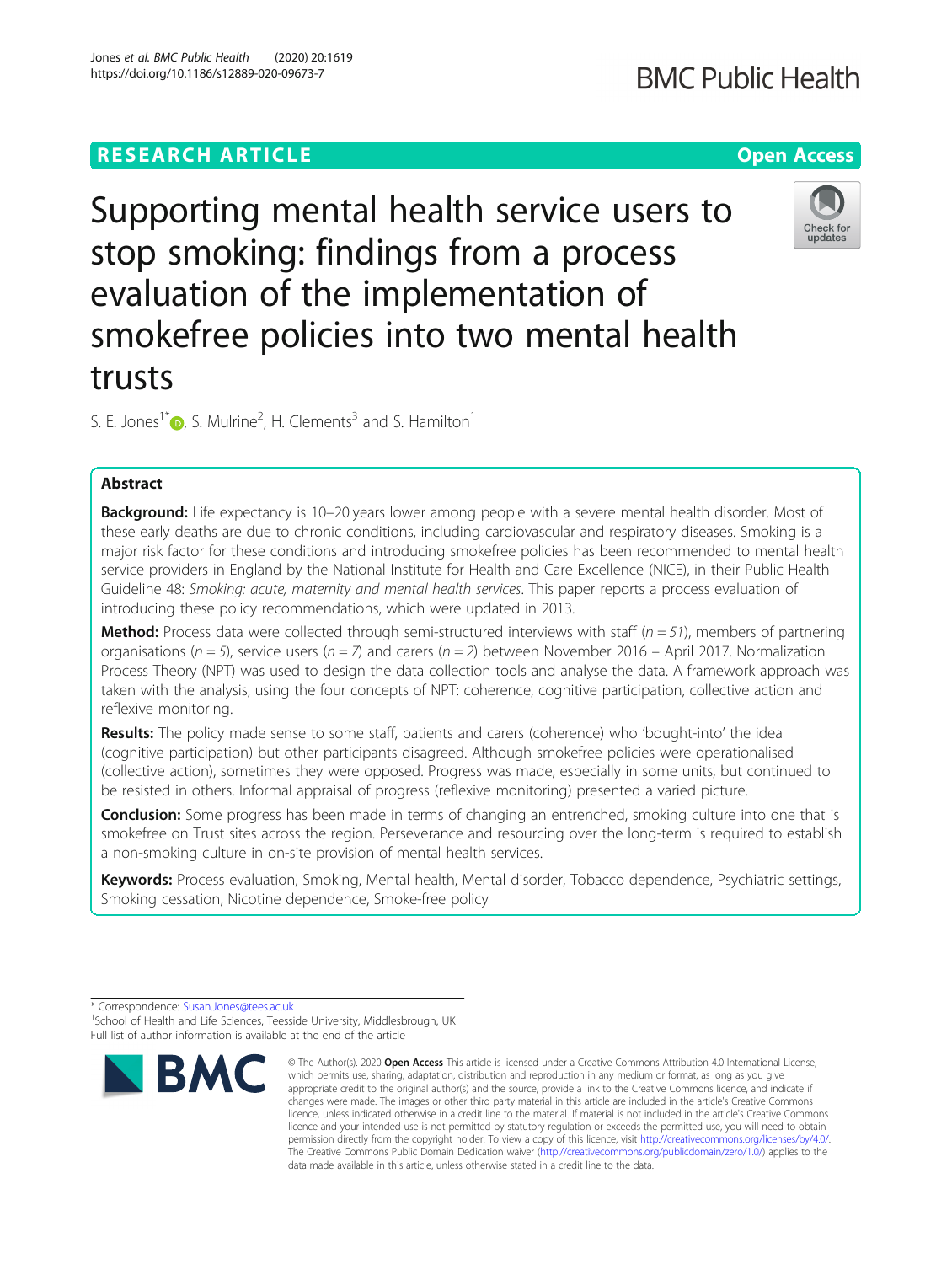# Background

Life expectancy is 10–20 years lower among people with a severe mental health (MH) disorder [[1\]](#page-11-0). Most of these early deaths are due to chronic, physical, medical conditions, including cardiovascular and respiratory diseases, for which smoking is a major risk factor  $[1, 2]$  $[1, 2]$  $[1, 2]$  $[1, 2]$  $[1, 2]$ . It is now clear that this inequity is not due to increased suicide rates, as previously suggested, but results from socioeconomic and health care factors, including smoking behaviour [\[2](#page-11-0)]. While smoking prevalence in the general UK population is reducing, it remains high in specific populations, including MH service users [\[2](#page-11-0), [3\]](#page-11-0). For example: smoking rates among adults with depression are twice as high as among adults without depression; smoking prevalence rates among people with bipolar disorder are significantly higher than in the general population; adults with attention deficit hyperactivity disorder are significantly more likely to smoke than those without and smoking rates among people with schizophrenia are significantly higher than in the general population [\[4](#page-11-0)]. As a result, users of MH services, on Trust sites where there is no smokefree policy in operation, are often surrounded by smokers [\[5](#page-11-0)].

The smoking culture that exists in MH services and perpetuates smoking dependent behaviours presents a barrier to those who would quit  $[6]$  $[6]$ . In addition, the symptoms of nicotine withdrawal are often associated with increased anxiety; consequently, staff can be wary of restricting access to tobacco in the belief that this worsens the person's mental health condition [[7\]](#page-11-0). Those with mental health conditions tend to be highly dependent smokers, so their withdrawal symptoms are likely to be more marked [\[5](#page-11-0)]. This resistance by staff to change their healthcare approaches is linked to several prevailing beliefs held by staff and service users alike, primarily that this population has no desire to quit and will be unsuccessful if they do try  $[6, 8]$  $[6, 8]$  $[6, 8]$ . However, some research has shown that these beliefs are unfounded; patients with mental health issues do wish to quit smoking and are able to do so, however, because these individuals often have much higher levels of nicotine dependence, they require more support in order to quit successfully [\[8](#page-11-0), [9](#page-11-0)].

Resistance appears to come partly from an ethical standpoint, whereby staff feel that it is unfair to deny patients who want to smoke the ability to do so [[9,](#page-11-0) [10](#page-11-0)]. This is particularly salient when it is believed that the patient uses smoking as a coping mechanism and that removing cigarettes would be detrimental to their mental health, or where the patient considers the facility to be their home  $[11]$  $[11]$  $[11]$ . However, where staff believe the policy would actually help patients to quit smoking they tend to view it more favourably [[12\]](#page-11-0).

In the UK, there has been a national policy drive to reduce smoking prevalence, mortality and morbidity in the MH population [[2,](#page-11-0) [8](#page-11-0), [13](#page-11-0)–[18](#page-12-0)]. Specifically, Public Health Guideline 48: Smoking: acute, maternity and mental health services, was updated in 2013, and promoted a 'smokefree' environment [[17\]](#page-12-0). It recommended preparing and supporting patients to abstain from smoking while in or visiting hospital. Consequently, nicotine management, also known as smokefree, policies were introduced by some mental health service providers [[2](#page-11-0), [17,](#page-12-0) [19](#page-12-0)]. These policies were designed to introduce systems to provide the necessary advice and support, including making available stop smoking advisors and pharmacotherapies, to implement the guideline [\[17](#page-12-0)]. These were supported by the Commissioning for Quality and Innovation (CQUIN) framework promoted by NHS England [\[20\]](#page-12-0), which offers financial incentives to organisations who meet the CQUIN indicators. This paper reports on a process evaluation of the introduction of these policy recommendations in two National Health Service (NHS) Trusts (A and B) providing MH services in an English region. The focus on creating a smokefree environment is only on-site in these Trusts at the time of the study.

This paper adheres to COnsolidated criteria for REporting Qualitative research (COREQ) guidelines to promote transparency [\[21\]](#page-12-0). The aim of this paper is to reflect on the process outcomes of the evaluation.

#### Method

The theoretical approach used for the process evaluation is Normalization Process Theory (NPT); a mid-range, sociological theory, which has previously been used to understand the issues associated with implementing new policies and practices [[22](#page-12-0), [23\]](#page-12-0). NPT has conceptualised the process of bringing in a change into four core constructs: coherence (sense-making), cognitive participation (engagement or buy-in), collective action (activation, doing the work) and reflexive monitoring (appraisal, formal and informal) [\[22](#page-12-0), [23](#page-12-0)]. Using NPT allowed for reflection on the work required by individuals and organisations to introduce the intervention, how it fitted with current practice (workability) and the modifications necessary for changes to become integrated and embedded i.e. normalized.

There was an extensive planning and preparation period in both Trusts, supported by Public Health England (PHE), prior to implementation of smokefree policies. This included a stakeholder event, the introduction of the Lester Tool to improve routine data collection on physical health [\[24](#page-12-0)] and, in Trust A, adoption of the Preventing ill health by risky behav-iours (Tobacco) CQUIN [\[20](#page-12-0)]. PHE were also instrumental in drawing together a steering group for the evaluation, to identify researchers and provide support and guidance during the study. Preparation and the launch for going smokefree in March 2016 had already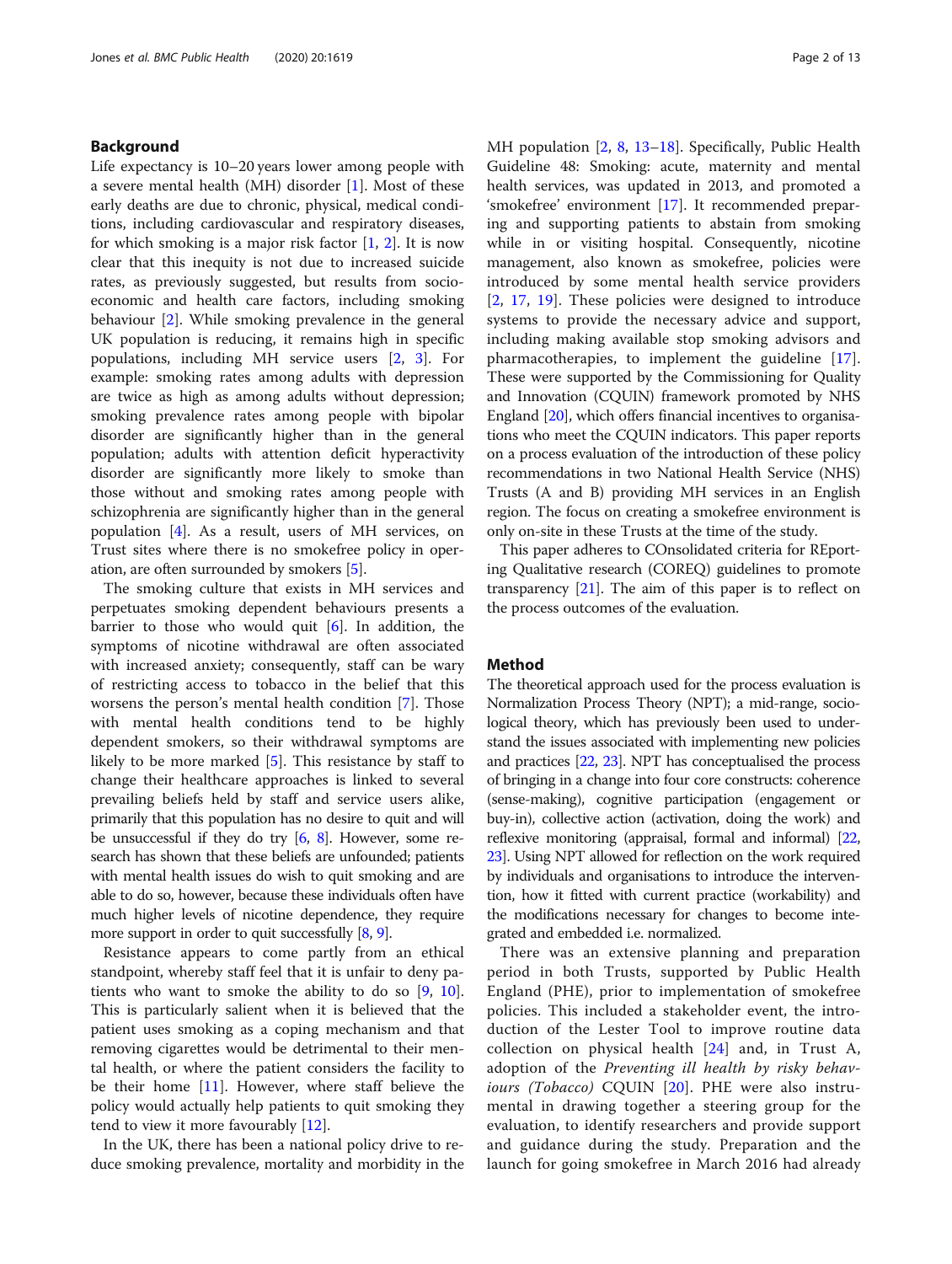taken place before the study was approved and data collection began.

#### Study design

The process evaluation commenced with a logic model covering inputs/activities/outcomes and impacts (Additional file [1\)](#page-11-0). Interview data were collected from two Trusts, then analysed using a framework approach based on NPT [[22,](#page-12-0) [25\]](#page-12-0).

#### Recruitment

All staff employees were eligible to take part. They were primarily invited via adverts circulated within Trusts by the smoking cessation leads via established internal, online communication channels, except for Level 2 Stop Smoking Advisors in Trust B who were recruited via a pre-existing working group. Some staff and the members of partnering organisations were purposively sampled due to their job roles. Staff approached inpatients and separate adverts were sent out via the service user group to outpatients. All service users with mental capacity as designated by the Mental Health Act (MHA) [\[26](#page-12-0)] could participate. MHA capacity of inpatients was ascertained from staff; however, it was not queried for the outpatient who was living in the community.

#### Sample

Trust A employs over 6500 staff and Trust B employs over 7000. The sample included a variety of staff  $(n =$ 51), members of partnering organisations ( $n=5$ ), service users ( $n=7$ ) and carers ( $n=2$ ). Any member of Trust staff could answer to the adverts; however mostly clinical staff, with a Trust email account, replied. The sample size was restricted by the response rate. Managers in key positions were purposively sampled and these included both clinical and non-clinical staff. Partnering organisations included the regional Strategic Clinical Network, tobacco control office, patient service user group and both Trusts. Their representatives sat on the project steering group and were interviewed as part of the evaluation.

#### Data collection

The four concepts of NPT were used to inform the data collection tools; questions were devised to ascertain if the conceptual stages of normalization were in place during the implementation process (Additional file [2](#page-11-0)). Coherence is concerned with creating a basis of understanding about the intervention before it is introduced, for example: Why is it necessary? What is its purpose? Cognitive participation involves engaging all stakeholders in thinking about how it might work and preparing for bringing it in. Collective action is when the implementation is put into practice; any gaps in preparation and

workability become evident at this stage, as does the degree to which coherence and cognitive participation have been addressed. Reflexive monitoring offers an opportunity to reflect on the implementation process; review and appraise progress, address challenges and promote good practice. The questions aimed to prompt interviewees to focus on these issues.

Interview data were collected from November 2016 – April 2017 through semi-structured individual interviews (16–127 min) and focus groups (around 50 min) by SJ, SM and HC. SJ and SM had prior experience of interviewing for public health research and conducting focus groups. Four staff focus groups were held, two in each Trust. In addition six staff were interviewed by telephone and two staff participants replied by email. Individual interviews were conducted face-to-face, on-site with key staff (Trust A,  $n = 7$ ; Trust B,  $n = 4$ ), except for five who were interviewed by telephone. Representatives from the local tobacco control office and a service user group were interviewed, one face-to-face and one by telephone. A teleconference was conducted with the senior manager in charge of the implementation in each Trust. A focus group was held on-site with service users in Trust A  $(n = 4)$ . Staff were present, but did not participate, while inpatients were interviewed. Three inpatient service users (from Trust B) were interviewed individually face-to-face and two carers (one from each Trust) were interviewed, one on-site and one by telephone. All interviews/focus groups were digitally recorded with the written consent of participant(s).

#### Data analysis

Interview data were transcribed and transferred into QSR International's NVivo 10 Software for qualitative data analysis. Feedback provided via email and any materials used in focus groups (e.g. post-it notes) were also written up and transferred into NVivo 10. Field notes relating to each interview were written up and used as aide memoires during coding but not integrated into the analysis. A framework approach was taken with the analysis [[25](#page-12-0)], to create a way to take complex, qualitative data and systematically input it into a thematic table, then produce findings that could be applied. The five steps in framework analysis are: familiarization, identifying a thematic framework, indexing, charting and mapping/interpretation [\[25\]](#page-12-0). Once the analysts had an overview of the data and were familiar with the detail, they created the thematic framework using the four core concepts of NPT; coherence, cognitive participation, collective action and reflexive monitoring were used as a priori themes [\[22,](#page-12-0) [23](#page-12-0)]. Indexing took place as the framework was systematically applied to the data. As NPT is a guiding and not a prescriptive framework, further themes were identified inductively, based on the familiarization and indexing process.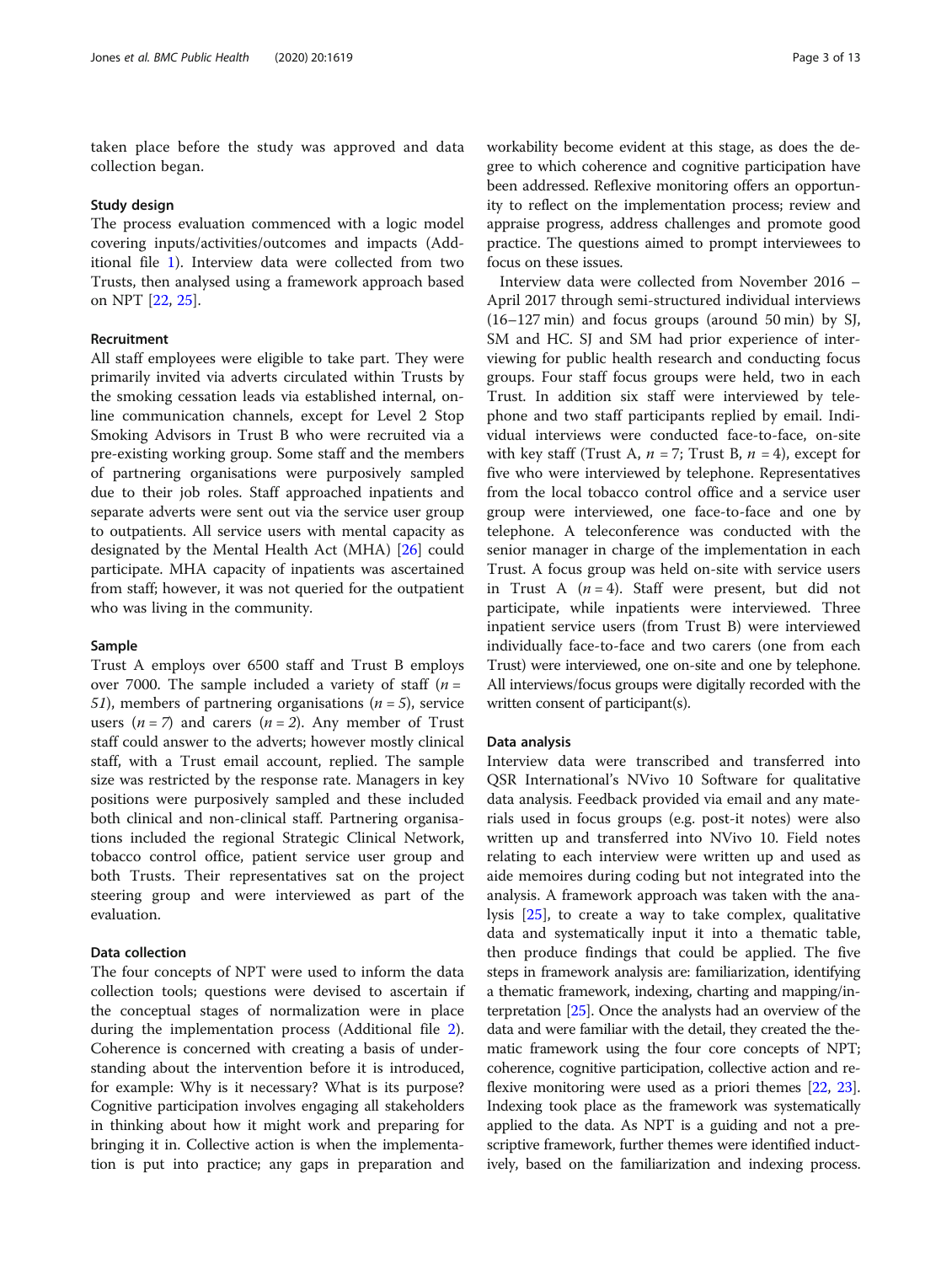The data were then built up into a coherent picture through charting the themes, but drawing on multiple cases, which led to the overall interpretation and findings. Trustworthiness of the findings has four attributes: credibility, dependability, confirmability and transferability. SM and HC met frequently throughout the period of coding to reflect, check for consistency and confirm accuracy of codes and from this a codebook was agreed. SM independently coded interviews, then checked coding with HC, to increase reliability, resolving any discrepancies through discussion. Codes were mapped into themes and subthemes jointly by SM and HC and approved by SJ (Additional file [3](#page-11-0)). Data saturation was felt to have been reached with regards to staff data, this was determined by the recurrence of descriptions and themes. These methods were used to increase trustworthiness; however, due to challenges in recruitment of patients we acknowledge we were not able to achieve data saturation. Despite this, there was much valuable insight gathered from their inclusion and participation in the research.

### Results

In response to publicising the study, staff, patients and carers volunteered to take part (See Table 1).

Key informants were all senior Trust managers. Frontline staff participants included a variety of healthcare professionals. Twenty staff were from Trust A and thirty-one from Trust B; this disparity can be accounted

| Table 1 Characteristics of participants |  |
|-----------------------------------------|--|
|-----------------------------------------|--|

for in the size of the focus groups conducted with Level 2 Advisors (Trust A,  $n = 4$ ; Trust B,  $n = 14$ ). Participants from five organisations, who all sat on the steering group, were interviewed to explore partnership working. These included a member of the Strategic Clinical Network, the local tobacco control office and the service user group, respectively, plus the medical director from one Trust and deputy medical director from the other. Four service users were interviewed in a focus group (3, female; 1, male; all smokers). Interviewed individually were one service user who had been hospitalised previously (female, smoker) and 2 male, inpatient smokers; also one male and one female carer, both of whom were ex-smokers. The service users they cared for were not interviewed.

# Coherence

The findings suggest that some staff were satisfied that introducing smokefree policies was in the patients' best interest.

It was quite clear why we were going smokefree, it was to improve the health of the patients, and that patients were dying 15–20 years before the rest of the population, so I felt we had a duty of care for the patients. Frontline Staff, Trust A.

This is a NICE public health guideline and as an organisation we had a duty to implement it. Key Informant, Trust A.

|                                                                    | <b>TRUST A</b>                                                                                                                                                              | <b>TRUST B</b>                                                                                                                                                              |
|--------------------------------------------------------------------|-----------------------------------------------------------------------------------------------------------------------------------------------------------------------------|-----------------------------------------------------------------------------------------------------------------------------------------------------------------------------|
| Key informants (Senior managers)                                   | $n = 6$<br>Forensic services<br>Pharmacy<br>Estates<br>Project lead<br>Nursing managers ( $n = 2$ )                                                                         | $n = 5$<br>Fire services<br>Pharmacy<br>Estates<br>Project lead<br>Medical manager                                                                                          |
| Frontline staff                                                    | $n = 13$<br>Level 2 advisors/champions<br>Consultant psychiatrists<br>Nurse practitioners<br>Ward managers<br>Staff nurses<br>Nursing associates<br>Occupational therapists | $n = 27$<br>Level 2 advisors/champions<br>Consultant psychiatrists<br>Nurse practitioners<br>Ward managers<br>Staff nurses<br>Nursing associates<br>Occupational therapists |
| Patients                                                           | $n = 4$ (male $n = 1$ ; female $n = 3$ ; all smokers)<br>Community-based in patient setting                                                                                 | $n = 1$ patient at home (female, smoker)<br>$n = 2$ inpatients (learning difficulties)<br>(both male, smokers)                                                              |
| Carers                                                             | $n = 1$ (male, ex-smoker)<br>For inpatient now at home                                                                                                                      | $n = 1$ (female, ex-smoker)<br>For inpatient now at home                                                                                                                    |
| Representatives from partnering<br>organisations on steering group | $n = 5$<br>Strategic Clinical Network<br>Regional tobacco control office<br>Lead of service user group<br>Medical director<br>Acting medical director                       |                                                                                                                                                                             |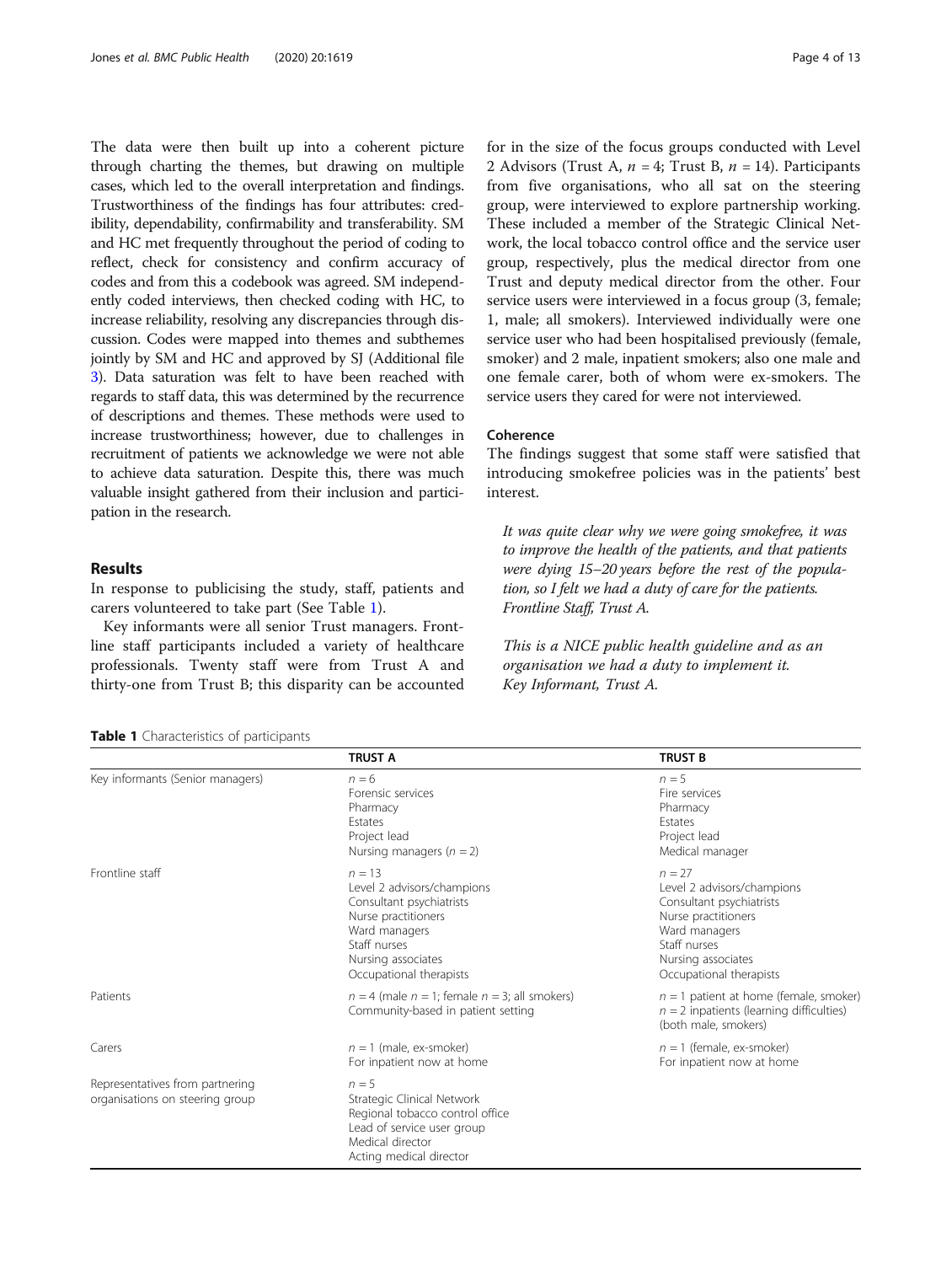Other staff, although they understood the motivation for smokefree policies, did not agree with the reasoning behind them. In particular, suggesting that they viewed smoking as just one factor amongst others, which contributes to the reduced life expectancy of MH services users.

I think there's much more we can do and we can look at in terms of health promotion, in terms of alternatives to prescribing antipsychotics, in terms of polypharmacy, in terms of all those things that we do that have a part to play in people's life expectancy being so much lower, it just feels like we've pinned everything on smoking and I think smoking's part of a number of processes that are leading to people living less.

Key Informant, Trust A.

Some staff thought it was unethical and contradictory, in terms of insisting patients quit, rather than waiting until they felt ready, as expressed in this focus group:

… I think part of it is you're kind of taking the contemplative state away from people – even though we did try to prepare people as much as possible for the smoking ban coming in and did do a lot of work – but still that decision's kind of being enforced on them.

… They haven't chosen to start with … … and the smoking cessation training again, a huge bit of it is around the contemplation stage. Facilitator: Right that's interesting isn't it, so in some

ways are you saying the policy doesn't really ...

… Reflect smoking cessation advice.

Facilitator: Yeah.

… Because a big part of it's about behaviour change and being ready to change, we were trying to get people to stop smoking who weren't ready to. Frontline staff, Trust B.

# Cognitive participation

#### Buy-in

Preparation processes were often reported as good, especially regarding hearing experiences of introducing smokefree policies from other Trusts. Although there were mixed levels of buy-in, they were reported to have increased over time in both Trusts. Staff on secure units bought into the policy more than those on non-secure units.

I think we were so tuned into this coming in and happening that, I would say my practice hasn't changed because we were already onto this before the policy was ever put in place. Frontline Staff, Trust B.

For staff involved in the short-term care of patients, they more frequently reported concerns that the policy would not achieve the long-term benefits it purported to.

# Enrolment

Myth-busting was seen as crucial to buy-in and a central benefit of staff training because pre-existing barriers were reported to enrolment into the changes, including resistance from staff and patients.

We were aware that there would be some resistance to the stop smoking [policy], so some people were not willing to take it [the champion role] on.

# Champion, Trust A.

Applying the policies when a patient was in an acute crisis was often perceived as inappropriate and on occasion actively opposed by staff.

It is nice to have a detox but it is in the midst of a mental health crisis and they might not be in the frame of mind to deal with that and their smoking addiction.

#### Frontline staff, Trust B.

Frontline staff identified other barriers in relation to communication and implementation of the policy for a variety of reasons (e.g. senior staff not passing on information, individuals not accessing disseminated information). Ongoing training, to all groups of staff, was seen as an important way to overcome these barriers to uptake, with some stating that evidence of improvement would potentially change the opinions of those resisting the policy.

#### Senior support

Fundamental to buy-in was seeing senior members of the organisation backing the policies; this gave the implementers the authority to act.

I think the other thing to say is we were, because the way the project was led and it was led by our medical director, there was buy-in from the beginning from senior members of the Trust really so […] our exec management team, everybody had kind of bought in at that level which then fed down, erm kind of through the Trust really.

# Key Informant, Trust A.

Where this was not done, there was anecdotal evidence of delays in progression. Critical to success was having a subgroup structure that was prioritised by members, tightly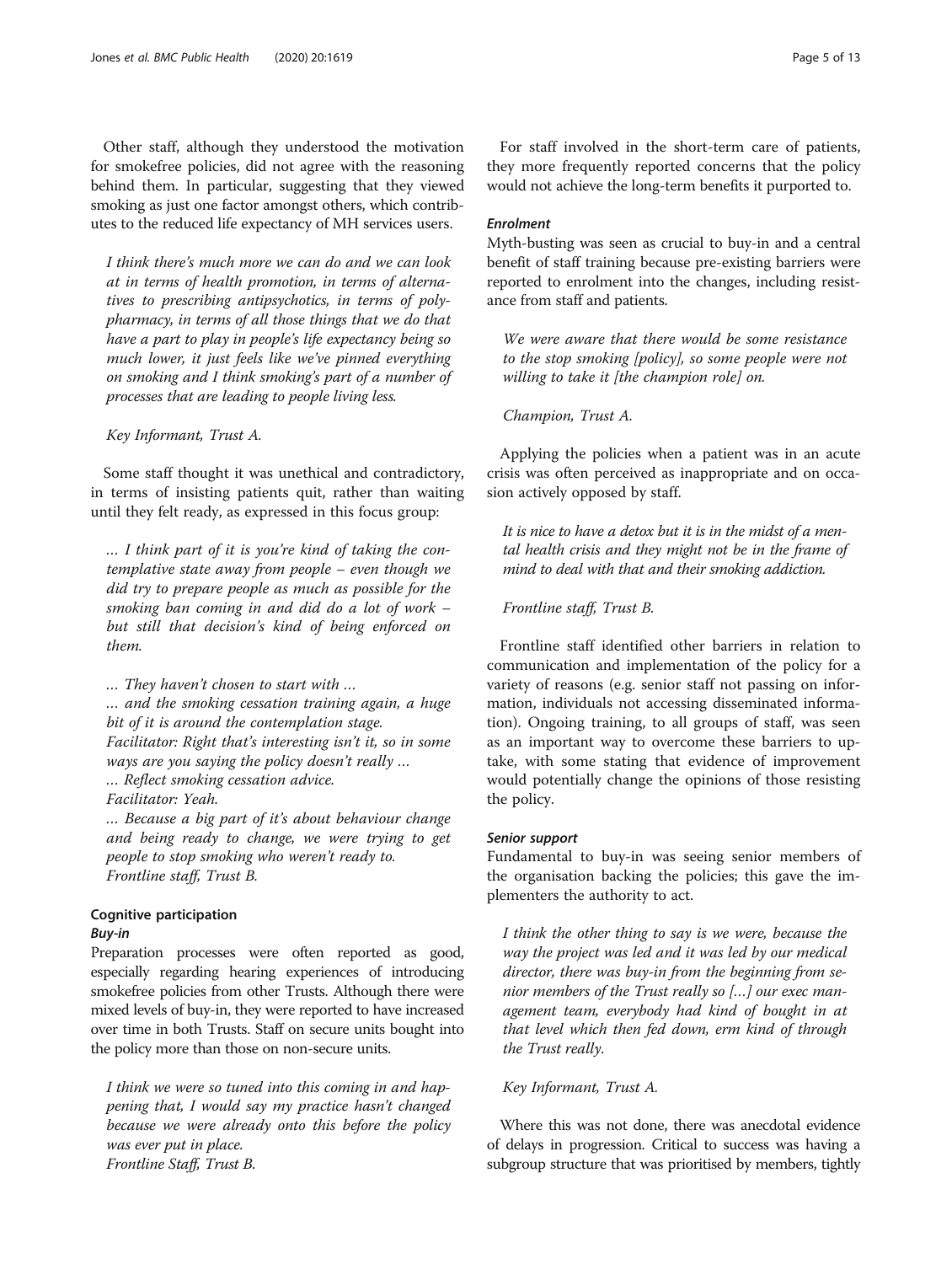managed and well-focused, with key decision-makers round the table. This enabled implementation of the policies more effectively. Where delegation of responsibility occurred instead, it could lead to further delays, with decisions having to be referred back to the senior manager. Middle management support influenced the outcomes; buy-in at this level was not always translated to the frontline, who felt they lacked the authority to insist on the changes.

It has to come from senior management. I am new and young, it shouldn't be on my shoulders … you don't want to break down the relationships you have with colleagues.

Champion, Trust A.

A lack of consequences for non-compliance by staff was also reported; for example, relating to disciplining staff who smoked in uniform. Enabling access to training was recognised as important in supporting the smokefree message and overall implementation, however this varied between Trusts.

# Collective action

#### Planning

Communication of the reasoning behind the decision to bring in smokefree policies was seen as key in bringing all stakeholders on board. Many participants had found an early stakeholder event useful. Nevertheless, some participants thought that service users, carers and frontline staff were insufficiently consulted during implementation. They expected to be able to discuss the pros and cons of the process and were unhappy with decisions being made at a senior level and handed down rather than co-created.

Personally I think it would have been better if there was some consultation or at least early on a lot of transparency about why that decision had been made. Partner Organisation Representative.

Adequate time was thought to have been given to prepare for the going smokefree deadline, although there were a lot of hurdles to overcome to meet it. As well as planned communication strategies, informal communication routes were found to have been instrumental in disseminating the policy to patients and carers. Efforts were made to let patients in the community know about the introduction of the policy, however they were often ill-prepared on admission.

#### Implementation

Certain locations and units were reported as more successful than others in implementing smokefree policies. It was suggested that this was due to the length of stay or security level of the ward and differences in the contexts patients were admitted from e.g. community, prison; and the services available to them prior to admission. However, levels of preparation varied:

R1: We put in a lot of preparation.

R2: We put in very little preparation. It was just the posters went up and the next day, "You're not smoking anymore".

R1: I don't know why [specialty] didn't do what we did. But we made a decision as a directorate very early on. Frontline staff focus group, Trust A. R3: You had it on bulletins and emails and the pharmacy talks. Maybe the preparation of the patients could have been better. R4: I had a different experience, we had a big countdown, then on the day of it, we had a huge healthy living event. Frontline staff focus group, Trust B.

It was clear that careful use of language was required to encourage smokefree policies to be seen positively. Ambiguity in the policies over patients' leave compounded any inconsistencies. Consistency of enforcement was another key to success.

If I was out with a patient and he or she lit up  $\ldots$  I would ask them to put it out. And I know for a fact, a good half of the staff members on the ward that I work on, would just say, "Just hide behind that bush and do it [smoke a cigarette] quickly". We need that continuity …

#### Frontline staff, Trust B.

Patients' leave from the ward was seen as a particularly difficult time to manage, when the policy was often likely to be challenged. Participants recognised the smoking culture and some talked about the importance of avoiding the need for enforcement by changing it.

[There has been a] culture of smoking in mental health. Smoking has been accepted. It has not been seen as problematic.

Champion, Trust A

Visitors entering open sites and smoking in the grounds were a particular challenge. There were many details that needed to be worked out following the introduction of the policies; suggesting a requirement for ongoing review and response in a timely manner.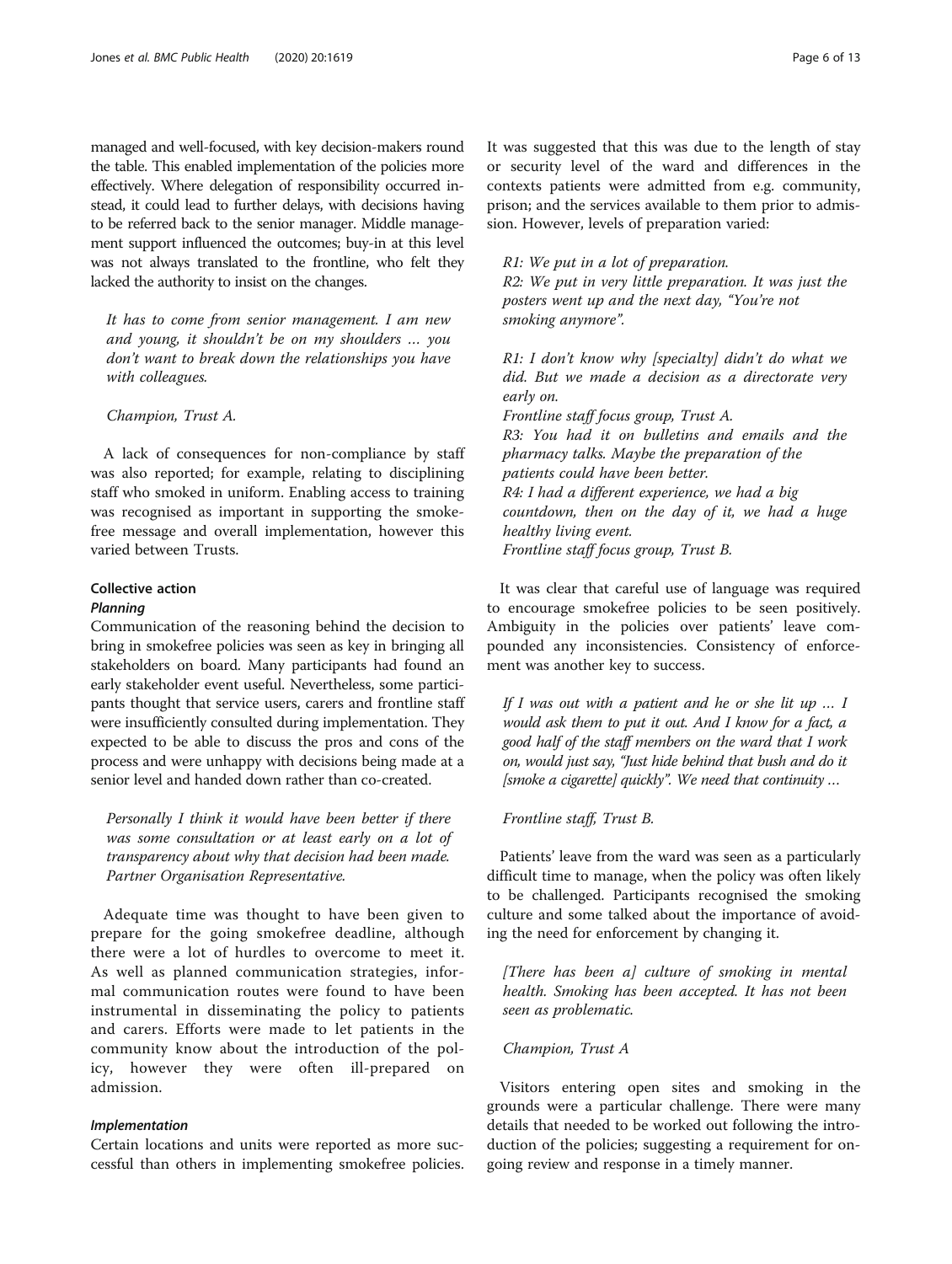# Community links

Communication from healthcare professionals to patients in the community about changes to Trust policy was reported as weak. Although it was recognised that preparing smokers pre-admission was preferable, broken communication channels resulted in staff having to tell patients upon admission that they could not smoke. Similarly, patients admitted from prison reportedly had smuggled in smoking materials. Communication on discharge back into the community was also reported as incomplete, with receipt of messages to healthcare professionals responsible for providing smoking cessation services unclear.

There's nothing on discharge yet, we did have a whole referral process in place - a simple form they complete and send it electronic - it's never been used so we know we've got a problem with our staff on the wards who don't refer.

Key Informant, Trust A.

With variable smoking cessation services on offer in the community, staff expressed a concern that patients would simply be abstaining from smoking as opposed to making a long-term, lifestyle change.

# Reflexive monitoring

# Positive aspects

There was a view that staff had been more successful in quitting smoking since introducing the smokefree policies. Where the policy was successful, patients' MH was seen to have improved as they were no longer experiencing nicotine withdrawal symptoms; this had led to a more relaxed atmosphere on the wards, less anxiety in patients, and more time for therapeutic activities.

Patients are more likely to engage with activities because they want to fill their time; which then progresses onto getting more leave.

We have one patient that goes to the gym, one that goes to the library. It [smokefree policy] improves the time they spend off the ward doing meaningful activities.

Champions, Trust A.

In addition, patients felt a sense of achievement following their successful quit attempt, which was reported to improve their mental health.

I think for some of our patients, because it's actually a learning disabilities hospital, but obviously a lot of them have mental health issues as well, it increased their confidence and self-esteem. A lot of our patients had poor self-esteem and they actually achieved something by stopping smoking, they achieved something that was extremely difficult and I think it made them think, if we can do that we can do other things as well.

#### Frontline Staff, Trust B.

# Negative aspects

Several, unintended, negative consequences of introducing smokefree policies in Trusts were expressed by participants, such as an increase in patients smoking indoors:

Because we've implemented a policy which is driving the smoking underground […] Now we're having staff having to go into rooms that are filled with smoke and therefore it's become a second-hand smoking issue.

#### Key Informant, Trust B.

The hope that reduced smoking would increase patient engagement with activities was not always realised, some used it in other, less active ways:

We see patients are in bed longer … Frontline staff, Trust A.

In addition, consequences reported included raised staff stress levels, increased violence and aggression, concerns over ethics and interactions with medication, perceived concerns over the reaction from the external regulator (Care Quality Commission), divergence of opinion between staff and 'workarounds' to avoid compliance instigated by patients and staff. It is unclear if these are substantiated by Trust data from alternative sources.

Where patients had informal leave, there were concerns about them smoking off-site or of patients being exploited by local individuals. Although this falls outside the remit of the policies and this evaluation, it is important in terms of holistic care for patients and the impact on-site e.g. it undermines patients' ability to abstain and staff's attempts to support them, and it potentially increases difficulty in monitoring antipsychotic drug levels. Staff expressed uncertainty over what was acceptable in nudging patients toward changing their smoking behaviours.

# Mixed aspects

Whilst in some wards the smokefree policy was introduced relatively easily, in others, staff participants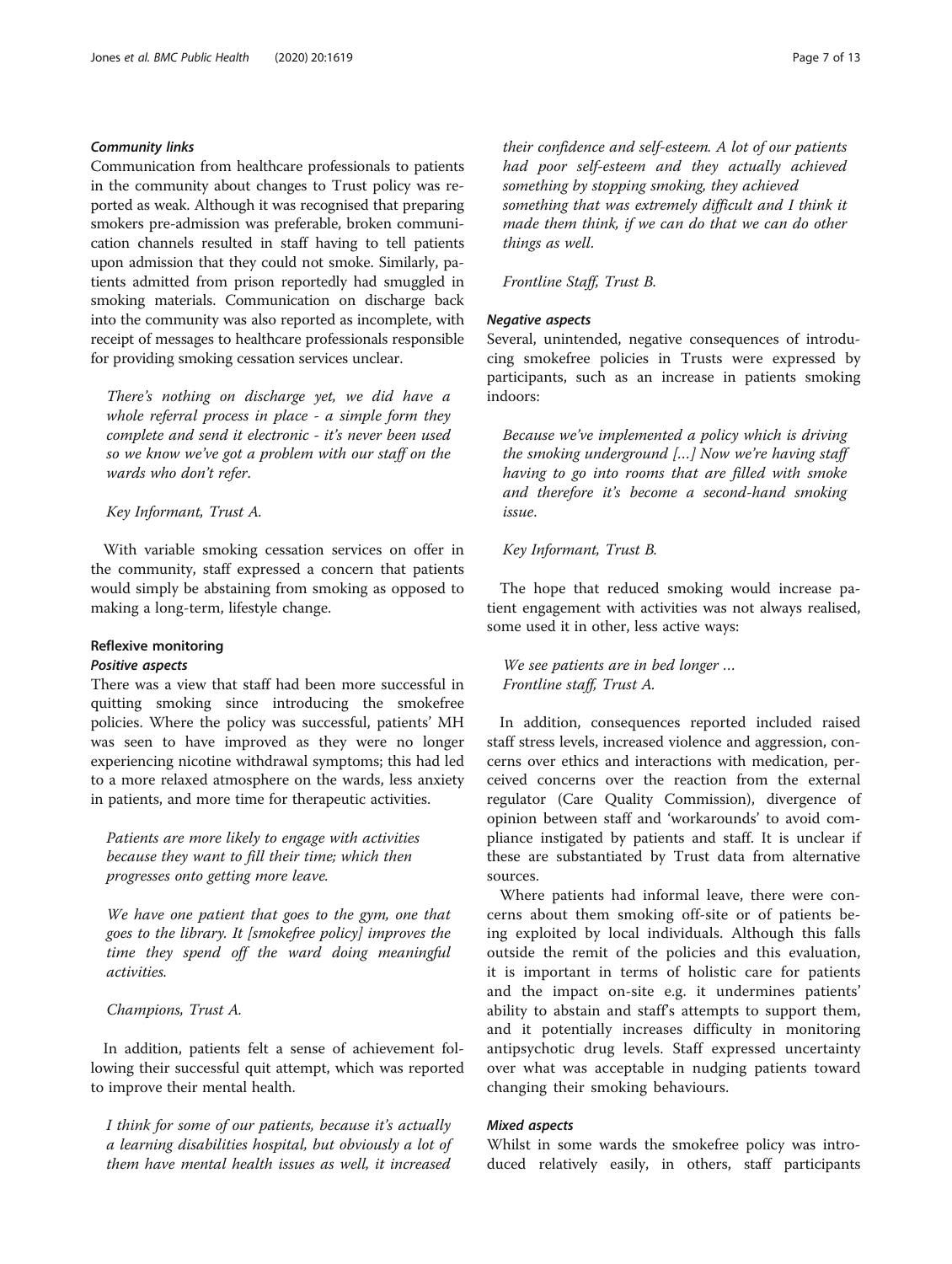thought there was an increase in challenging or aggressive incidents.

Where I work, everyone is on board. In forensics a lot of patients will never leave, so there wasn't a choice. Champion, Trust A. Talking to staff nurses they say violence has increased, and anxiety. Frontline staff, Trust B.

The therapeutic relationship was reported as being damaged in some cases by the smokefree policies.

Well it made me feel a bit horrible to one staff because he kept coming out and saying, "Not in here".

Inpatient, Trust A.

# Enforcement

Enforcement was a key theme that arose organically from the data, it was both a major concern and a signifier of contradictory expectations and practices. For example policies were not always adhered to:

[There are] still [enforcement] issues as we have staff who disagree very strongly. I suspect some staff are allowing patients to smoke on escorted leave. Frontline staff, Trust A

Although alcohol was prohibited, some staff viewed smoking differently, and therefore did not think it should be disallowed in similar ways:

I think drinking alcohol is different because it disinhibits people, and causes violence, so it's right to prohibit alcohol. Frontline staff, Trust B.

However others challenged this view, stating buying cigarettes should be treated the same as alcohol:

Would you report them [a patient on escorted leave] buying a litre bottle of vodka? … you'd report it! Frontline staff, Trust A.

Staff participants discussed confusion and frustration regarding *how* the policy was to be enforced successfully. Where successful enforcement occurred, it tended to be in settings where patients were used to their behaviours being restricted.

Working in a forensic setting, I work in an environment where patients are used to not having things and smoking just became one of those. Frontline staff, Trust A.

Some frontline staff implementing the policy felt that it was at odds with their professional values of ensuring the patients' best interests.

I think that we're affecting choice, we're just enforcing something that goes against the grain of what we do as nurse.

Frontline Staff, Trust A.

Visitors to the Trust sites, who smoked, also created a challenge to staff implementing smokefree policies. They may be members of the public crossing the site or visitors accompanying outpatients or visiting inpatients. Many of them brought smoking equipment on-site with them.

# Risk

Staff who reported the notion of risk noted that this applied to both staff and patients. Several staff noted concerns about how insisting a patient stop smoking could compromise their own safety (either from aggression or fire). However, some opposite views were also expressed, that there was no noticeable increase in risk from aggression or fire.

R2: I have also seen the side of, the violence it causes to staff. R1: I have to pick up on that because there has been no increase in violence toward staff since [the smokefree policies came in]. R2: Maybe [not] on forensics, but on the adult ward. Frontline staff focus group, Trust A.

Staff talked about how they felt caught, weighing up the risks between compliance and non-compliance with the policies. Monitoring risk from the interaction between medication and smoking was seen by staff as necessary and concerning but the risk was rarely realised, in their experience. Electronic cigarettes were seen as a potential risk by Trusts, who imposed different and changing restrictions on their use and kept them under review. The wider public were also reported to be at risk e.g. from caches of smoking paraphernalia being found off-site.

# Smoking cessation resources

Policies set out arrangements for provision of NRT to smokers shortly after admission, and were generally adhered to, but there was uncertainty sometimes about access and administration. NRT was not universally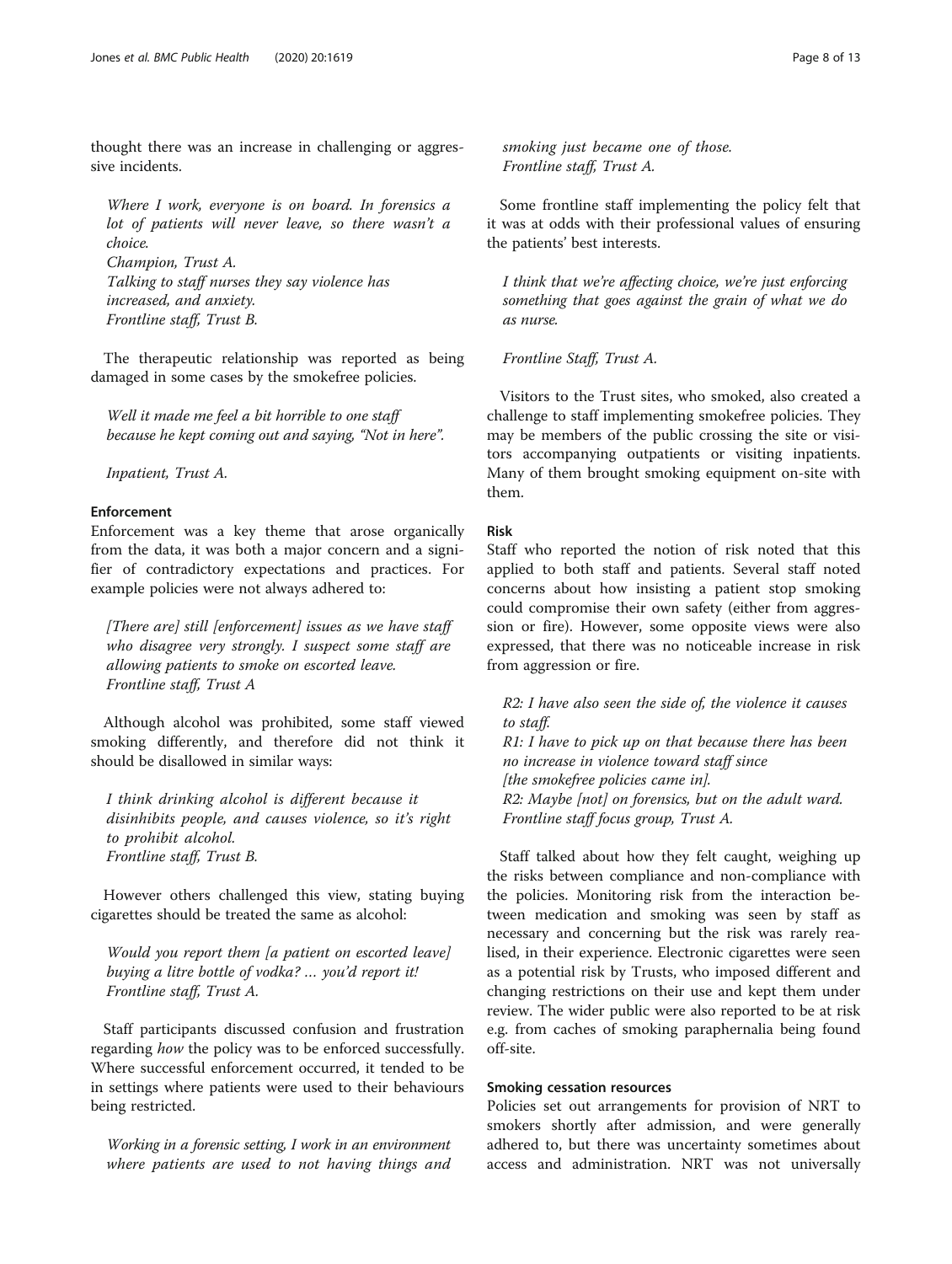accepted by patients as an alternative to smoking, some of whom expressed dislike for NRT products. However, some inpatients who had the opportunity to try different products ahead of the deadline, tended to be more accepting. Smoking cessation behavioural support was reported as variable between Trusts and sites, partly due to challenges in delivering training.

#### Patient experience

#### Successful behaviour change

Patients with learning disabilities in secure settings reported quitting successfully, as did a carer, when retelling the experiences of a service user who also quit.

I smelt them smoking, that's when it started again. Now that the ban's in its perfect; saves money as well.

Inpatient, Trust B.

I didn't think it would be achievable, but they [staff] managed it [supported my daughter to quit] …. So for me it was a bit like a miracle. Carer, Trust B.

# Fears and unsuccessful change

Conversely, patients admitted to an acute or informal setting felt pressure and judgement increased but enforcement carried specific challenges.

… there was people there [Psychiatric Intensive Care Unit (PICU)] who had serious problems who wanted to smoke and they were giving out vaping things but there was no safety net for those who just didn't want them and they were psychotic ...

… if they don't get what they want they really start self-harming.

… in the PICU unit it [the smokefree policy] was very well adhered to.

Carer, Trust A.

Quits begun on-site were not seen as well-supported in the community, with patients expecting a negative impact on sustainability. Patients and carers reported that short-term admission was seen as a time of abstinence rather than quitting altogether.

# Coherence and cognitive participation

Both benefits and concerns were recognised. Overall patients and carers understood the policy and the practical implications. Some patients believed that previously they would have resisted the policy but now realised they had benefitted overall. However, there were doubts expressed by some with regard to the reasoning for going smokefree, as it was still seen by them as a negative experience for patients.

# Planning and implementation

Positives of stopping smoking with regard to physical health, environmental improvement, social interaction and a personal sense of achievement were expressed by patients/carers. Negatives including psychological stress, impact on social interaction, lack of smoking cessation support in the community and the construction of smoking as deviant were all reported by patients/carers. There were anecdotal successes but also continued resistance to the policies and incidences of smoking by patients off-site.

#### Active ingredients

When approaching the data using NPT and logic modelling, active ingredients were identified in relation to implementation of the smokefree policies (Table [2\)](#page-9-0). This analytical process has previously been explored and found to be useful [[27](#page-12-0)].

# Discussion

This study aimed to explore the opportunities and challenges of introducing PH 48 [\[17](#page-12-0)] into two MH Trusts in England. The process evaluation reported here was designed to capture the attitudes and experiences of staff, patients, carers and partnering organisations during normalization of these changes. In the UK, there is societal support for a smokefree environment as smoking has been banned in enclosed public places, and prevalence overall has been falling [[28,](#page-12-0) [29\]](#page-12-0). Extending this trend into the MH population necessitates a significant organisational and cultural shift for Trusts [\[30](#page-12-0), [31](#page-12-0)]. The study logic model set out the hypothesised process for Trusts to become smokefree organisations. The identified inputs, activities and outputs to reach this outcome, were explored with participants.

The study found that implementation of smokefree policies had met with a mixed response. Whilst progress was made in both Trusts, many challenges were also highlighted. This was also reflected in the effectiveness outcomes (reported elsewhere), as measured within the routinely collected data, which remained inconclusive; leading the analyst to recommend that more detailed, high-quality data requires entering onto the patient administration system, to capture the effectiveness of smokefree policies [\[32\]](#page-12-0).

# Normalization of smokefree policies

# Coherence and cognitive participation

According to NPT, coherence and cognitive participation are required to progress to action and normalization [[22](#page-12-0)].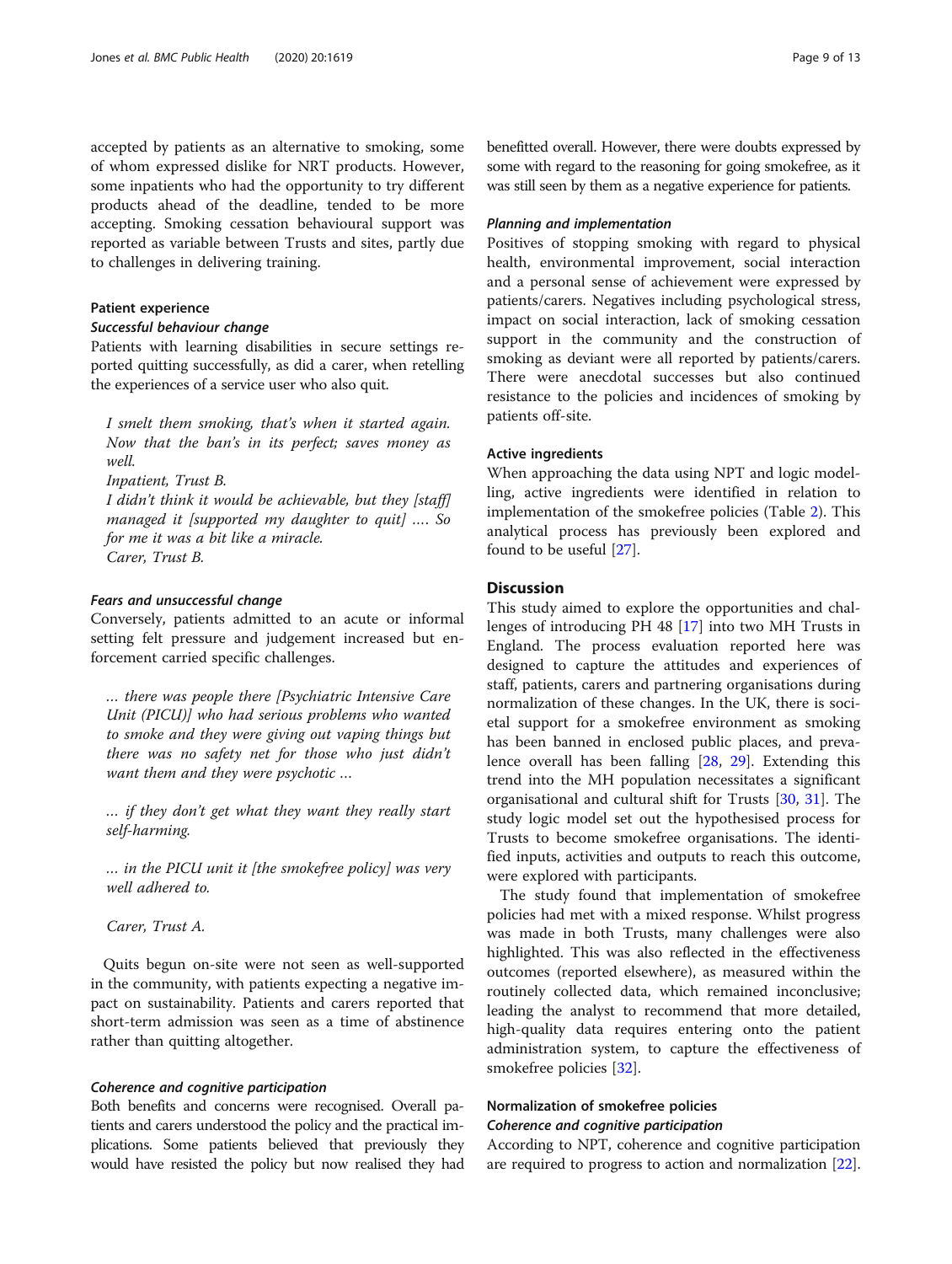#### <span id="page-9-0"></span>Table 2 Active ingredients identified for normalization

| Coherence                                               | Cognitive participation             | <b>Collective Action</b>              | <b>Reflexive monitoring</b>                                             |
|---------------------------------------------------------|-------------------------------------|---------------------------------------|-------------------------------------------------------------------------|
| Senior support                                          |                                     |                                       |                                                                         |
| Effective leadership                                    |                                     |                                       |                                                                         |
| Prioritisation                                          |                                     |                                       |                                                                         |
| Decision-making sub-groups with<br>sufficient authority |                                     |                                       |                                                                         |
| Inclusive and solution-based approach                   |                                     |                                       |                                                                         |
| Open communication channels                             |                                     |                                       |                                                                         |
| Continual resourcing                                    |                                     |                                       |                                                                         |
| Creation of a basis of understanding                    |                                     |                                       |                                                                         |
|                                                         | Legitimisation                      |                                       |                                                                         |
| Effective champion(s) operating                         |                                     |                                       |                                                                         |
| Positive non-smoking discourse                          |                                     |                                       |                                                                         |
| Thorough preparation                                    |                                     |                                       |                                                                         |
|                                                         | Initial and ongoing skills training |                                       |                                                                         |
|                                                         |                                     | Perseverance in enacting the policies |                                                                         |
|                                                         |                                     |                                       | Ongoing review of systems and processes                                 |
|                                                         |                                     |                                       | Monitoring smoking-related incidents                                    |
|                                                         |                                     |                                       | Feedback of 'wins' from implementation<br>process to staff and patients |

There were examples in both Trusts where this foundation had been nurtured, where extensive preparation had taken place and initial implementation progressed better than expected. Nevertheless, these concepts were often reported as lacking. For example: we found that the idea lost coherence for patients when they wanted to quit but lacked the confidence they would succeed. Selfefficacy is known to be a requisite of behaviour change [[33\]](#page-12-0) and, without the self-belief in the possibility of change, and lack of confidence in continued support from staff on-site and in the community, they expressed an unwillingness to engage. Similar to Cookson et al. [[34\]](#page-12-0), Malone et al.  $[6]$  $[6]$  and Mwebe [\[30](#page-12-0)], we found that staff, patient and carer perspectives on policy coherence affected their level of buy-in to the implementation, with a persistent belief in pro-smoking 'myths'. Although systems were being put in place to enable and facilitate harm reduction, many staff were not fully proactive or supportive of the smokefree policies. Misconceptions that were identified, but which are challenged within the literature, included: the 'right' to smoke [\[10](#page-11-0), [12\]](#page-11-0), smoking as self-medication, that helps with coping [[7\]](#page-11-0), smoking breaks are acceptable [[10,](#page-11-0) [35](#page-12-0)–[37](#page-12-0)], quitting increases violence [\[12](#page-11-0), [38\]](#page-12-0) and it is not the responsibility of MH staff to support patients to quit [[6,](#page-11-0) [10](#page-11-0)]. To increase coherence and cognitive participation amongst staff and patients these myths and misconceptions about introducing smokefree policies and quitting smoking require addressing. Training and other forms

of communication were reported as being used to do this, with varying degrees of success.

#### Promoting normalization through collective action

Implementation science talks about the 'active ingredients' of an intervention that bring about the normalization process [\[39\]](#page-12-0). These need to be operational for the outcomes to be fully achieved  $[39]$ . These active ingredients were operating in some settings and to varying degrees across both Trusts (see Table 2). However, specific threats to normalization reported by participants on the frontline included: lack of consistency of implementation, lack of diversion/alternative activities for patients, lack of staff skills to deal with enforcement and a lack of seamless transition between hospital and community.

#### Role of context

It has become increasingly apparent that successfully introducing complex interventions, such as smokefree policies across a region, is highly dependent on context [[7,](#page-11-0) [39,](#page-12-0) [40\]](#page-12-0). Different contexts exist between organisations, between sites, between units, between patients and staff [\[41](#page-12-0)]. Context goes some way to explain the relative ease and effectiveness when introducing a smokefree environment into learning disability and secure units, compared with units caring for acute and short-term stay patients. For example: it was reported that staff found it easier to prepare the patients and offer continuity where there was lower patient turnover, as in these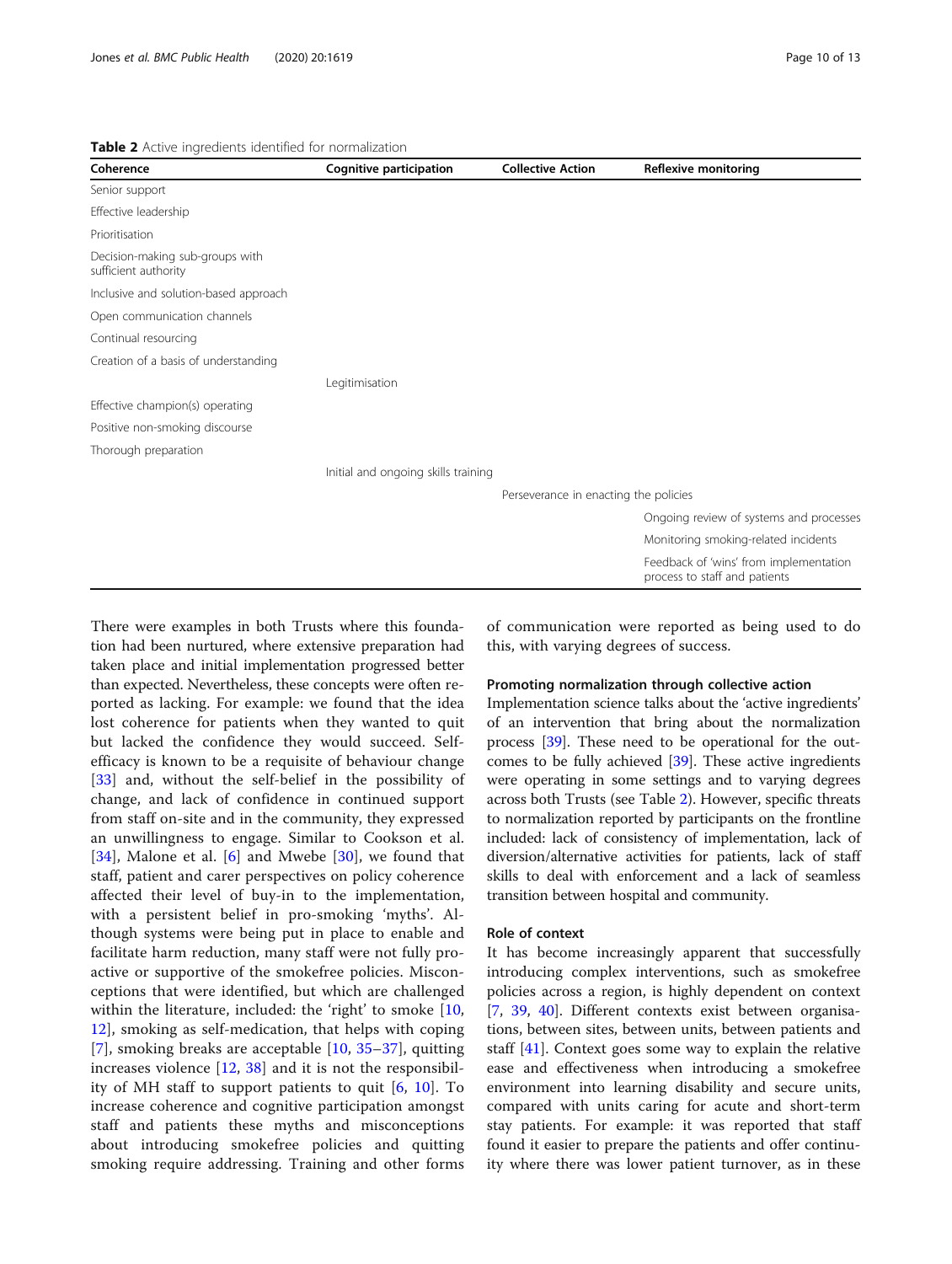units. Similarly, in high security units, insisting upon compliance was seen as more consistent with existing practice which included many other restrictions.

# Organisational and cultural shift

It is a decade since Ratschen et al. identified many of the smoking norms in MH facilities that need to change if smoking prevalence is to be reduced; however, according to our findings and other research, many of them remain [[8,](#page-11-0) [10](#page-11-0), [30](#page-12-0), [35\]](#page-12-0). Our findings showed that there were genuine fears about the potential for negative consequences, such as increased violence. However, the National Centre for Smoking Cessation and Training is unsympathetic, it says, "The therapeutic management of boredom requires creativity and imagination, facilitating smoking requires neither" [[42\]](#page-12-0).

We found that creating cultural change and embedding new policies takes time, personal investment and overcoming resistance to change. Communication of an evidence-based view was found to be essential to bring about this shift – and introducing the active ingredients mentioned above had the potential for integrating and embedding the change e.g. backed by senior management, embedded through staff training, reinforced by an effective champion, well-resourced, with co-created solutions and knowledge exchange between stakeholders.

#### Sustainability

Our findings show that, for smokefree policies to be sustainable, they require an extended period to embed and normalize. Requirements included: legitimised and efficient decision-making and communication processes, access to ongoing, good quality training that teaches effective methods, develops a supportive discourse, consistency of enforcement and creates a smooth transition between community/prison and hospital. Reflexive monitoring within NPT demonstrates the importance of keeping the implementation process under review.

### Strengths and limitations

NPT is one way of understanding the process of implementing and embedding change that is being used increasingly. In this study it was used to focus on the personal experiences of participants. This allowed for an exploration of the attitudes and perspectives of participants, and to understand the opportunities and challenges this raised, when introducing smokefree policies in two MH Trusts. Different media, such as face-to-face, telephone, teleconference and email, were used to collect the data in response to participants' preferences. This variation in method might have changed the data in terms of how it was expressed or received; however, the researchers were cognisant of this and it offered the opportunity for input from a wider group of people. Issues such as the organisational structures underpinning

the workforce, and the management of change, became evident, but were not fully explored. During recruitment, a number of communication methods were used, nevertheless responses from frontline staff, patients and carers were low, compared to the number of employees in the sample. There were probably several reasons for this, however they were not explored within the data. Data saturation was not reached and, primarily, participants were self-selecting, which might have introduced some bias, as more themes may have emerged and those with most interest in the topic may have volunteered. Some issues were raised within the data that required corroboration from other sources which were not within the remit of the project. Participant data and environmental contexts were limited to various sites and departments in two Trusts within an English region and may not reflect the situation in other organisations or locations.

# Conclusions

Implementation science can contribute towards understanding the opportunities and challenges to implementation in complex healthcare settings by using interpretive theories and methodologies, such as NPT and logic modelling. Inroads have been made in terms of changing an entrenched, smoking culture into one that is smokefree on Trust sites; however, there remain variations across specialties and many challenges to full implementation. Once there is sufficient buy-in to a non-smoking culture it is anticipated that the issues relating to enforcement and perceived risk will diminish. Perseverance over the longterm is required to establish smokefree sites in participating MH trusts, supported by robust, routine, quantitative data collection systems.

#### Supports what is already known

Smoking rates and levels of dependency are high in psychiatric populations and cessation is more challenging than for the general population. PH 48 [[17\]](#page-12-0) argues that introducing a smokefree culture into Trusts offers an opportunity for patient and staff benefit in terms of physical and mental health and is achievable with appropriate support. Nevertheless, there is a longstanding smoking culture in MH care, wherein smoking is seen to be both acceptable and beneficial in some circumstances.

#### What does this paper add?

NPT and logic modelling are helpful in increasing understanding of the dynamic implementation process. Using NPT has identified new knowledge in terms of the challenges to implementation that persist at this time with regard to introducing and embedding smokefree policies into two MH Trusts; change is slower than expected, and even with a societal ban, pro-smoking beliefs persist.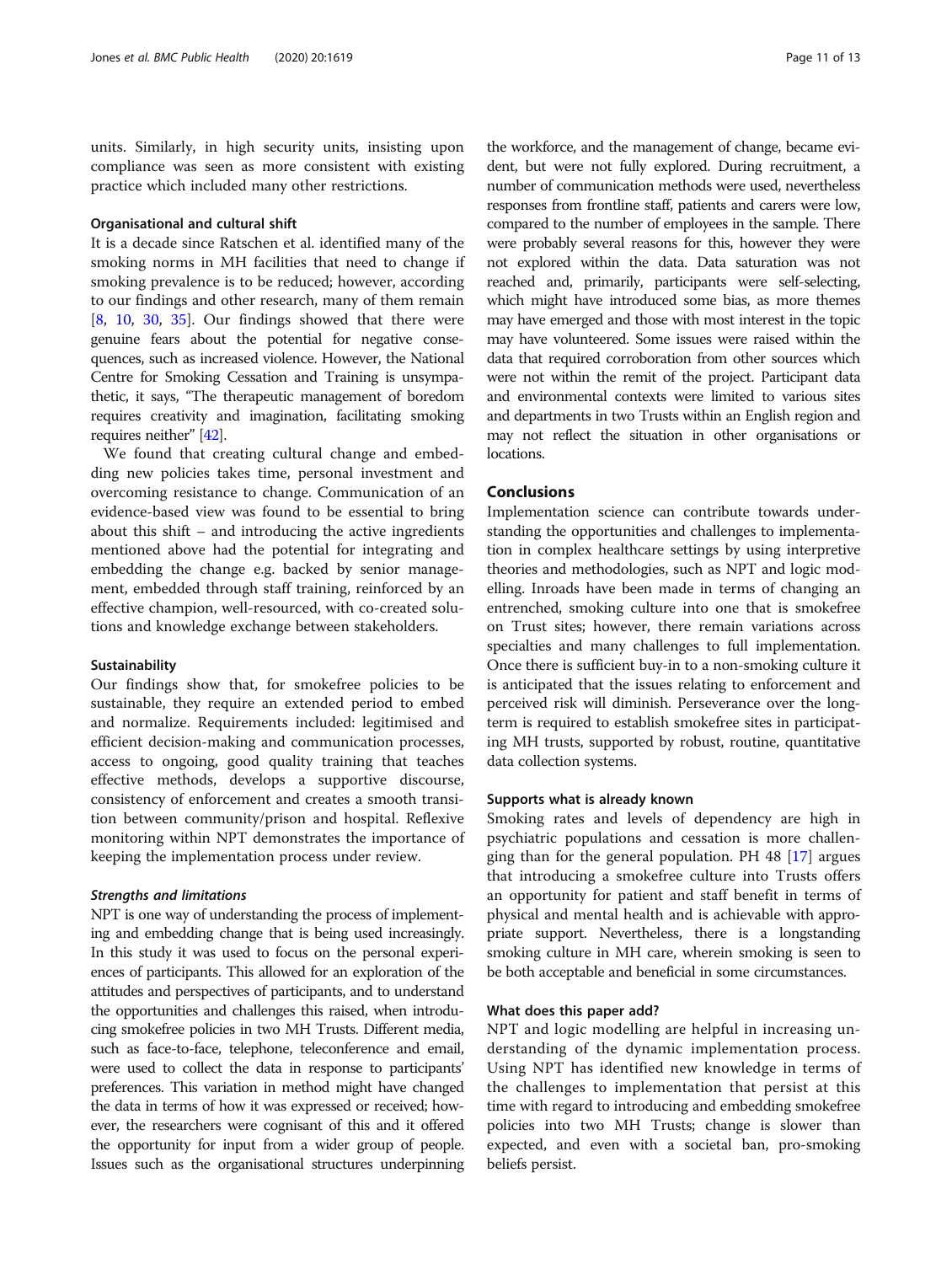# <span id="page-11-0"></span>Recommendations

The inconclusive and slow progress made during the implementation highlights the need for further research into the details of normalizing smokefree cultures in MH settings.

Sharing of experience is recommended; examples of success in other Trusts was a powerful way to motivate and inform.

#### Supplementary information

The online version contains supplementary material available at [https://doi.](https://doi.org/10.1186/s12889-020-09673-7) [org/10.1186/s12889-020-09673-7.](https://doi.org/10.1186/s12889-020-09673-7)

Additional file 1. Logic model\_Qualitative data. (PPTX 44.6 kb)

Additional file 2. Interview Schedules. (DOCX 24.4 kb)

Additional file 3. Coding framework. (DOCX 17.0 kb)

#### Abbreviations

COREQ: COnsolidated criteria for REporting Qualitative research; CQUIN: Commissioning for Quality and Innovation; MH: Mental Health; NHS: National Health Service; NPT: Normalization Process Theory; NRT: Nicotine Replacement Therapy

#### Acknowledgements

We were alerted to the opportunity of a study through Peter Van Der Graaf at AskFuse (<http://www.fuse.ac.uk/askfuse/>). We would like to thank participating hospital Trusts and their staff and service users for their contribution without whom it would not be possible to carry out the research. We would like to thank the steering group for guiding the work and we also acknowledge the input of Janet Shucksmith (retired professor, Teesside University), Claire Sullivan (PHE) and Anna Christie (PHE) in setting up the study and Andrew Billett (PHE) in accessing and analysing the quantitative data.

#### Authors' contributions

SH and Andy Billett (AB) developed the idea which originated with Claire Sullivan (CS) and was first developed by Janet Shucksmith and Anna Christie. CS gained funding for the study. SH, SJ, SM and AB contributed to the study design. All authors contributed to the development of the methods and interpretation of the data. SJ, SM and HC collected data; SM and HC conducted the analysis. SJ wrote the manuscript with contributions from all authors, who commented on drafts. All authors have read and approved the manuscript. SH and SJ are the guarantors of the study.

#### Funding

This research project was jointly funded by Public Health England (North East), Tees, Esk & Wear Valleys NHS Foundation Trust and Northumberland, Tyne & Wear NHS Foundation Trust. The funders sat on the steering group and agreed the design of the study. Data collection, analysis, interpretation of data and writing the manuscript were conducted solely by the research team. The views expressed are those of the authors and not necessarily those of PHE or the NHS Trusts.

#### Availability of data and materials

No interview data are available to share in their entirety because the ethical approval for the study was on the basis of the research team only having access to the raw data. The executive summary for the study report is available at: [http://www.fuse.ac.uk/askfuse/outputs/Evaluation%20of%2](http://www.fuse.ac.uk/askfuse/outputs/Evaluation%20of%20the%20introduction%20of%20smokefree%20policies%20in%20two%20North%20East%20NHS%20Foundation%20Trusts%20-%20Executive%20Summary.pdf) [0the%20introduction%20of%20smokefree%20policies%20in%20two%2](http://www.fuse.ac.uk/askfuse/outputs/Evaluation%20of%20the%20introduction%20of%20smokefree%20policies%20in%20two%20North%20East%20NHS%20Foundation%20Trusts%20-%20Executive%20Summary.pdf) [0North%20East%20NHS%20Foundation%20Trusts%20-%20Executive%2](http://www.fuse.ac.uk/askfuse/outputs/Evaluation%20of%20the%20introduction%20of%20smokefree%20policies%20in%20two%20North%20East%20NHS%20Foundation%20Trusts%20-%20Executive%20Summary.pdf) [0Summary.pdf](http://www.fuse.ac.uk/askfuse/outputs/Evaluation%20of%20the%20introduction%20of%20smokefree%20policies%20in%20two%20North%20East%20NHS%20Foundation%20Trusts%20-%20Executive%20Summary.pdf).

#### Ethics approval and consent to participate

Ethical approval for the process evaluation was given by Teesside University, School of Health and Social Care, Research Governance and Ethics Committee (Study Number 095/16) and research development approval was

received from both Trusts. Informed written consent to participate was obtained from all participants prior to interview.

#### Consent for publication

When participants consented to the study, they also consented to have anonymised data published.

#### Competing interests

No competing interests to declare.

#### Author details

<sup>1</sup>School of Health and Life Sciences, Teesside University, Middlesbrough, UK <sup>2</sup>School of Geography, Politics and Sociology, Newcastle University Newcastle, UK.<sup>3</sup>School of Health and Life Sciences, University of the West of Scotland, Ayr, UK.

#### Received: 28 October 2019 Accepted: 11 October 2020 Published online: 28 October 2020

#### References

- 1. World Health Organisation. Meeting report on: excess mortality in persons with severe mental disorders. Geneva: WHO; 2015. Available from: [https://](https://www.who.int/mental_health/evidence/excess_mortality_meeting_report.pdf?ua=1) [www.who.int/mental\\_health/evidence/excess\\_mortality\\_meeting\\_report.](https://www.who.int/mental_health/evidence/excess_mortality_meeting_report.pdf?ua=1) [pdf?ua=1.](https://www.who.int/mental_health/evidence/excess_mortality_meeting_report.pdf?ua=1)
- 2. Department of Health. Towards a smokefree generation: a tobacco control plan for England. 2017 [Available from: [https://www.gov.uk/government/](https://www.gov.uk/government/publications/towards-a-smoke-free-generation-tobacco-control-plan-for-england) [publications/towards-a-smoke-free-generation-tobacco-control-plan-for](https://www.gov.uk/government/publications/towards-a-smoke-free-generation-tobacco-control-plan-for-england)[england](https://www.gov.uk/government/publications/towards-a-smoke-free-generation-tobacco-control-plan-for-england).
- 3. Public Health England. Local tobacco control profiles: co-occurring substance misuse and mental health issues. 2019 [Available from: [https://](https://fingertips.phe.org.uk/profile-group/mental-health/profile/drugsandmentalhealth) [fingertips.phe.org.uk/profile-group/mental-health/profile/](https://fingertips.phe.org.uk/profile-group/mental-health/profile/drugsandmentalhealth) [drugsandmentalhealth](https://fingertips.phe.org.uk/profile-group/mental-health/profile/drugsandmentalhealth).
- 4. Action on Smoking and Health. Factsheet Number 12: Smoking and mental health. ASH; 2019 [Available from: [https://ash.org.uk/wp-content/uploads/2](https://ash.org.uk/wp-content/uploads/2019/08/ASH-Factsheet_Mental-Health_v3-2019-27-August-1.pdf) [019/08/ASH-Factsheet\\_Mental-Health\\_v3-2019-27-August-1.pdf.](https://ash.org.uk/wp-content/uploads/2019/08/ASH-Factsheet_Mental-Health_v3-2019-27-August-1.pdf)
- 5. Lawrence D, Lawn S, Kisely S, Bates A, Mitrou F, Zubrick SR. The potential impact of smoke-free facilities on smoking cessation in people with mental illness. Aust Nz J Psychiat. 2011;45(12):1053–60.
- 6. Malone V, Harrison R, Daker-White G. Mental health service user and staff perspectives on tobacco addiction and smoking cessation: a meta-synthesis of published qualitative studies. J Psychiatr Ment Hlt. 2018;25(4):270–82.
- 7. Taylor G, McNeill A, Girling A, Farley A, Lindson-Hawley N, Aveyard P. Change in mental health after smoking cessation: systematic review and meta-analysis. Br Med J. 2014;348:g1151.
- Harker K, Cheeseman H. The mental health and smoking action report: the stolen years. 2016 [Available from: [http://ash.org.uk/information-and](http://ash.org.uk/information-and-resources/reports-submissions/reports/the-stolen-years/)[resources/reports-submissions/reports/the-stolen-years/.](http://ash.org.uk/information-and-resources/reports-submissions/reports/the-stolen-years/)
- 9. Hehir AM, Indig D, Prosser S, Archer VA. Evaluation of a smoke-free forensic hospital: patients' perspectives on issues and benefits. Drug Alcohol Rev. 2012;31(5):672–7.
- 10. Ratschen E, Britton J, Doody GA, Leonardi-Bee J, McNeill A. Tobacco dependence, treatment and smoke-free policies: a survey of mental health professionals' knowledge and attitudes. Gen Hosp Psychiatry. 2009;31(6): 576–82.
- 11. Lawn S, Feng Y, Tsourtos G, Campion J. Mental health professionals' perspectives on the implementation of smoke-free policies in psychiatric units across England. Int J Soc Psychiatr. 2015;61(5):465–74.
- 12. Wye P, Bowman J, Wiggers J, Baker A, Knight J, Carr V, et al. Total smoking bans in psychiatric inpatient services: a survey of perceived benefits, barriers and support among staff. BMC Public Health. 2010;10:372.
- 13. Department of Health and Social Care. Tobacco control delivery plan 2017- 2022. 2018 [Available from: [https://assets.publishing.service.gov.uk/](https://assets.publishing.service.gov.uk/government/uploads/system/uploads/attachment_data/file/714365/tobacco-control-delivery-plan-2017-to-2022.pdf) [government/uploads/system/uploads/attachment\\_data/file/714365/](https://assets.publishing.service.gov.uk/government/uploads/system/uploads/attachment_data/file/714365/tobacco-control-delivery-plan-2017-to-2022.pdf) [tobacco-control-delivery-plan-2017-to-2022.pdf.](https://assets.publishing.service.gov.uk/government/uploads/system/uploads/attachment_data/file/714365/tobacco-control-delivery-plan-2017-to-2022.pdf)
- 14. National Centre for Smoking Cessation and Training. Smoking cessation and smokefree policies: good practice for mental health. 2018 [Available from: [https://www.ncsct.co.uk/usr/pub/Smoking%20cessation%20and%2](https://www.ncsct.co.uk/usr/pub/Smoking%20cessation%20and%20smokefree%20policies%20-%20Good%20practice%20for%20mental%20health%20services.pdf) [0smokefree%20policies%20-%20Good%20practice%20for%20mental%2](https://www.ncsct.co.uk/usr/pub/Smoking%20cessation%20and%20smokefree%20policies%20-%20Good%20practice%20for%20mental%20health%20services.pdf) [0health%20services.pdf.](https://www.ncsct.co.uk/usr/pub/Smoking%20cessation%20and%20smokefree%20policies%20-%20Good%20practice%20for%20mental%20health%20services.pdf)
- 15. National Health Service. Five year forward view: Health Education England, Monitor, Public Health England, Care Quality Commission, Trust